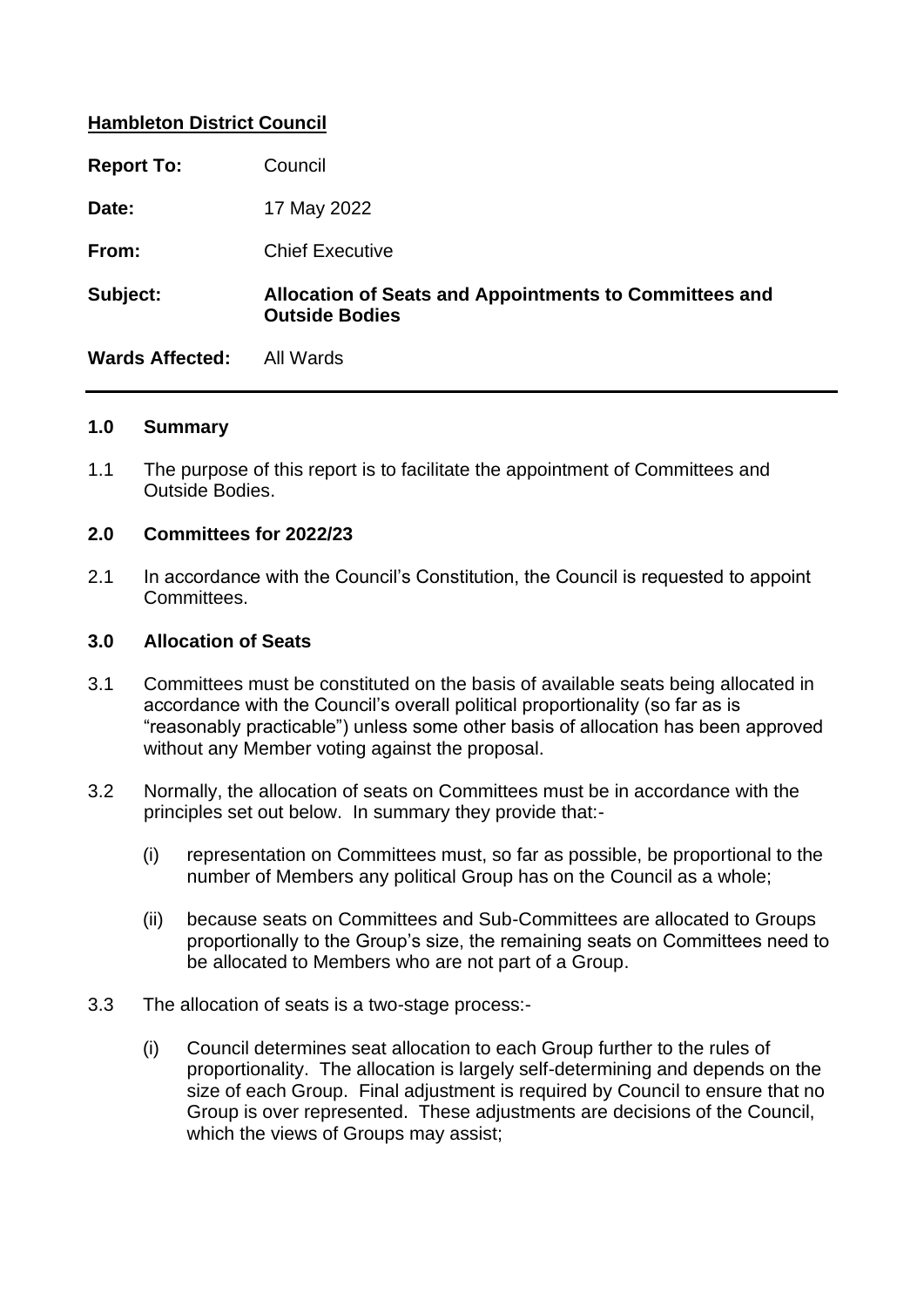- (ii) when the Council has determined the allocation of seats between Groups, the Council must decide which Members sit on which Committees. In carrying out this process the Council must follow the wishes expressed by Groups and can consider (but is not compelled to follow) the wishes of Members who are not part of a Group.
- 3.4 All political Groups have been notified of their proposed allocations across all Committees as described in this report which represents the best proportional fit and have been asked to express their wishes as to which Member sits on which Committees.
- 3.5 The total number of seats allocated to each particular Group on all Committees must be in the same proportion as is borne by the number of Members of that Group on the Council. There are 44 seats on Committees of the Council to which the proportionality rules would apply. This would mean seats are allocated to the political groups and non-group Members on the following proportional basis:-

| <b>Conservative Group</b> | $= 86\%$ of seats | 38 seats |
|---------------------------|-------------------|----------|
| Independent Group         | $= 7\%$ of seats  | 3 seats  |
| Liberal Democrat          | $= 4\%$ of seats  | 2 seats  |
| Labour                    | $= 4\%$ of seats  | 2 seats  |

- 3.6 As the allocation of seats above equates to a total of 45 seats and there are only 44 seats on Committees of the Council, the Conservative Group forfeits one of their allocated seats to ensure as far as is reasonably practicable political proportionality and the proportionate allocation of seats to those Members who are not in a political group.
- 3.7 Proportionality does not apply to the appointment of the Cabinet.
- 3.8 The Council is required to have provision for crime and disorder issues to be scrutinised from time to time. It is therefore recommended that this role continues to be performed by the Scrutiny Committee.
- 3.9 The Licensing Committee comprises 10 Members. Rules on political proportionality do not apply to this Committee.
- 3.10 The Licensing and Appeals Hearings Panel is a Sub-Committee of the Licensing Committee and comprises three Members, the Chairman of the Licensing Committee and two other Members selected on a rota basis.
- 3.11 Nominations from each of the Groups based on the Committees in Annex 'A' are contained in Annex 'B' to this report.

#### **4.0 Standards Hearings Panel**

4.1 The Standards Hearings Panel comprises three elected Members drawn from a pool on a rota basis. It is recommended that the pool contains seven Members (two from the Conservative Group and one from the Independent Group). The rules on proportionality will need to be waived by Council.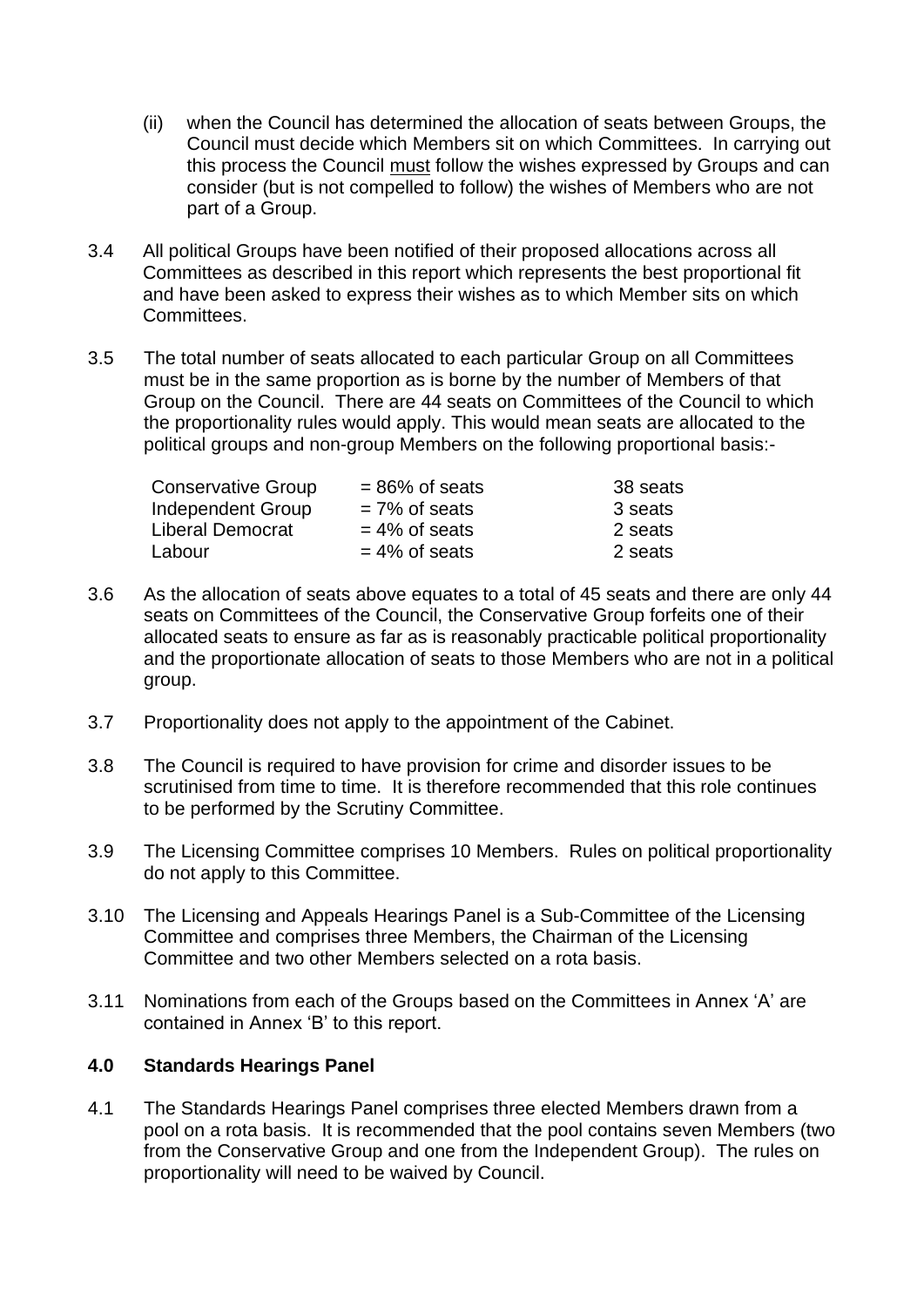- 4.2 Should it ever be necessary to convene a hearing concerning the Independent Group Member appointed to the Standards Hearings Panel Pool, it would be necessary to request another Member of the Independent Group to sit on the Panel in order for the Panel to consider the matter.
- 4.3 The Standards Hearings Panel also comprises a non-voting Independent Person drawn from a pool of three and a non-voting parish council representative drawn from a pool of three.

#### **5.0 Outside Bodies**

- 5.1 The constitution of the Council sets down the main role and responsibilities of Members representing the authority on Outside Bodies.
- 5.2 A list of the Outside Bodies to which appointments are made is attached at Annex 'C'. Those requiring an appointment at this meeting are indicated with an asterisk together with a suggested appointee from the Leader of the Council.
- 5.3 The appointee(s) will serve on the Outside Body until the next election of the full Council unless the governing rules of the Outside Body determine a different period.

#### **6.0 The North Yorkshire Building Control Partnership**

6.1 The North Yorkshire Building Control Partnership is a Joint Committee involving Hambleton and other North Yorkshire Councils. Hambleton has one Member on the Board. It is therefore recommended that the Cabinet Portfolio Holder for Planning be appointed as the representative on the Partnership.

#### **7.0 The North Yorkshire Police and Crime Panel**

- 7.1 Council has previously approved its involvement in the North Yorkshire Police and Crime Panel which performs a scrutiny role in connection with the Police and Crime Commissioner.
- 7.2 The Panel is technically a Joint Committee of the County Council, City of York Council and each District Council in the County. Each authority will nominate one Member (two from the City of York) but the total membership of the Panel must be politically proportionate across North Yorkshire. If the Deputy Leader of the Council is appointed, this (taken with other proposed appointments) will fit with political proportionality. It is therefore recommended that the Deputy Leader is appointed to the Joint Committee.

#### **8.0 The Parking and Traffic Regulation Outside London Adjudication Joint Committee**

8.1 The Parking Adjudication Joint Committee is made up of all Councils outside London operating Civil Parking Enforcement. It oversees the operation of adjudication "appeals" against parking tickets. The Council has one Member on the Committee, which has traditionally been the Cabinet Portfolio Holder for Governance. The report seeks approval to replace the current appointment of Portfolio Holder for Governance with Councillor N A Knapton.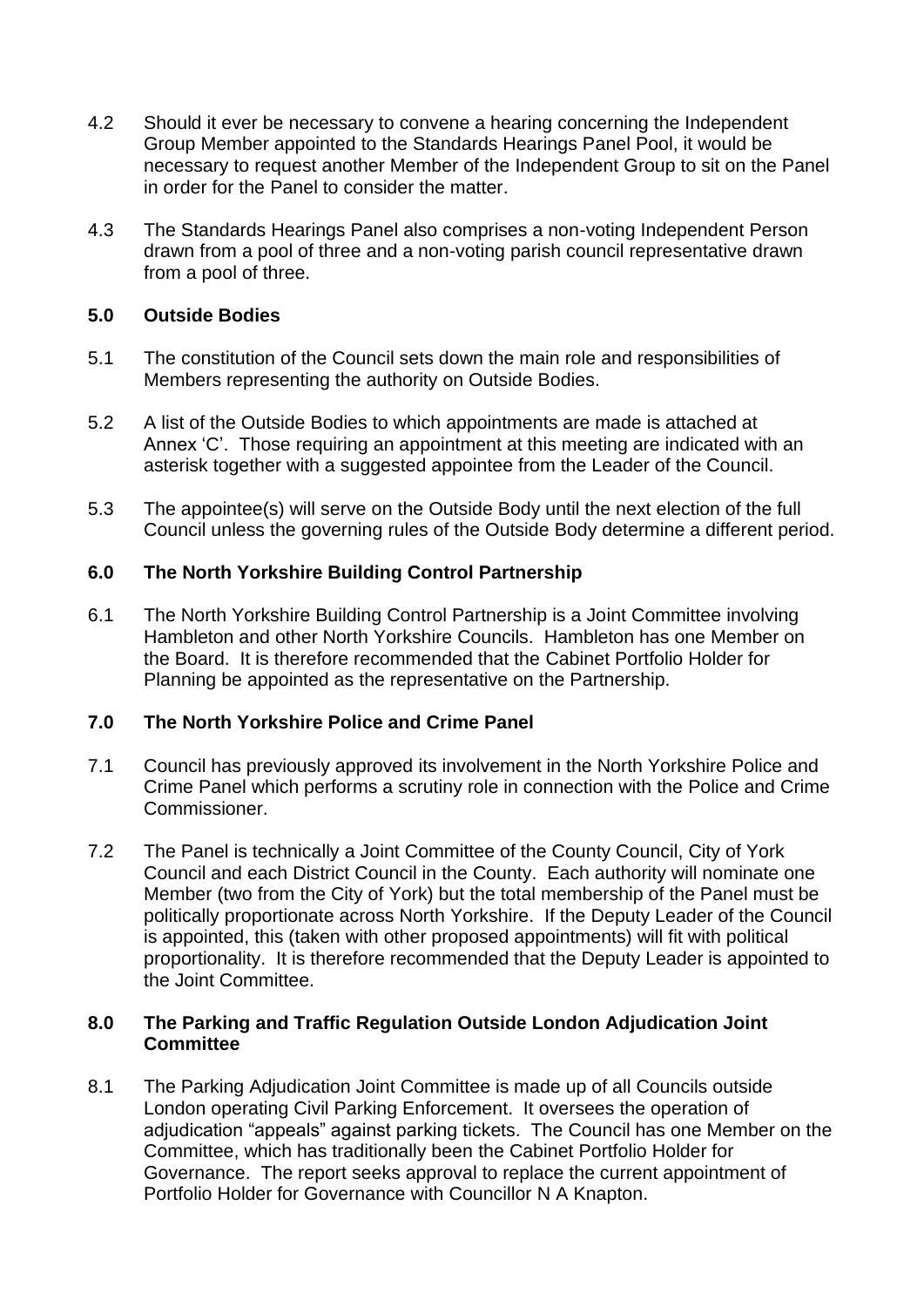#### **9.0 Recommendations**

- 9.1 It is recommended that:-
	- (1) the Council appoints the Committees indicated at Annex 'A';
	- (2) proportionality rules be waived in respect of the membership of the Standards Hearings Panel;
	- (3) Membership of the Committees be that shown at Annex 'B';
	- (4) the Council appoints as the Council's representatives on Outside Bodies identified with an asterisk within Annex 'C those Members indicated against those Outside Bodies;
	- (5) the Scrutiny Committee be responsible for crime and disorder issues;
	- (6) the Cabinet Portfolio Holder for Planning be appointed as the representative on the North Yorkshire Building Control Partnership;
	- (7) the Deputy Leader of the Council be appointed as the District Council's Member of the North Yorkshire Police and Crime Panel;
	- (8) the Councillor N A Knapton be appointed as the representative on The Parking and Traffic Regulation Outside London Adjudication Joint Committee.

Dr Justin Ives Chief Executive

| <b>Background papers:</b> | <b>None</b>                              |
|---------------------------|------------------------------------------|
| <b>Author ref:</b>        | JI.                                      |
| <b>Contact:</b>           | Dr Justin Ives<br><b>Chief Executive</b> |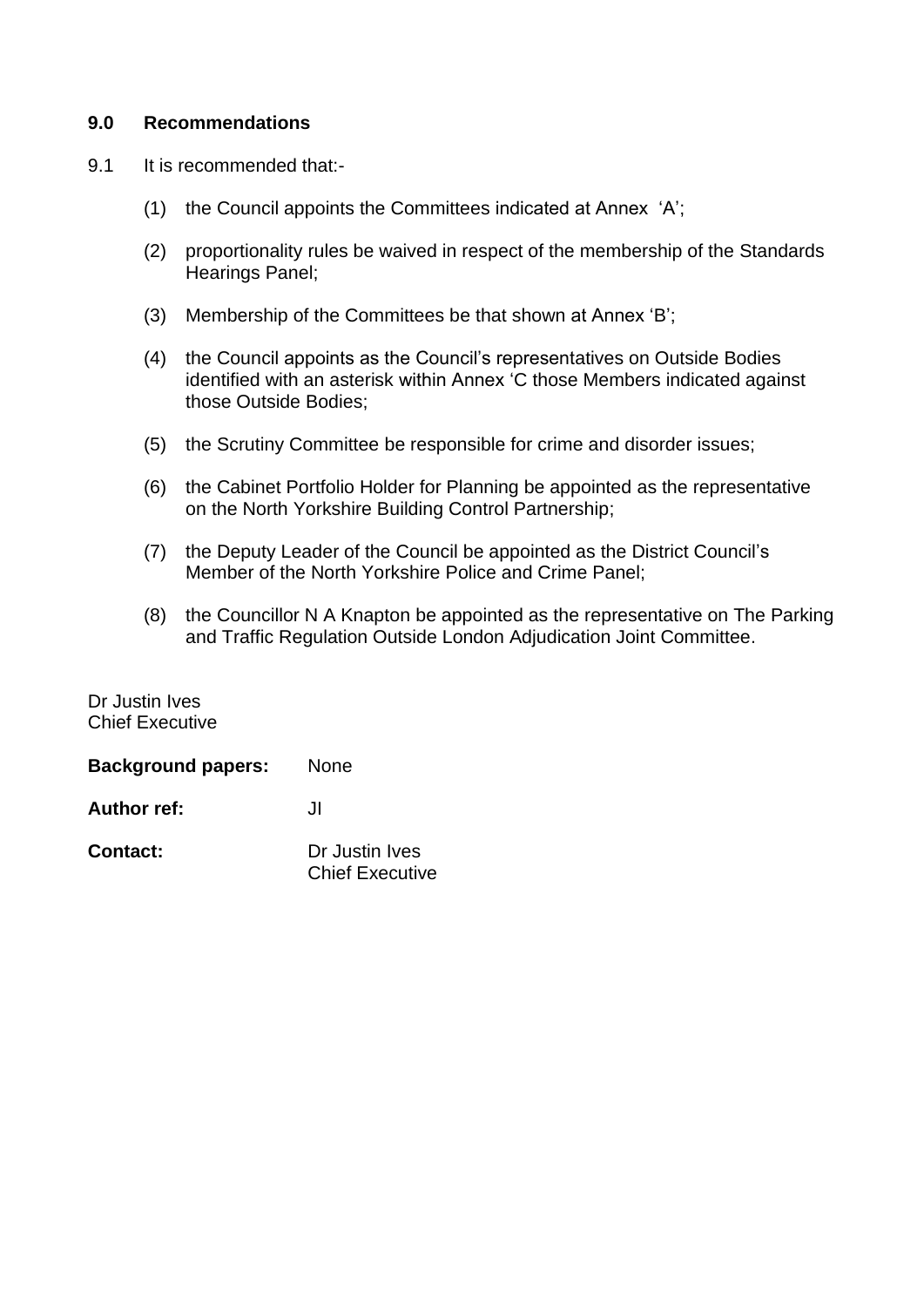### **Annex A**

|                                                     | <b>Conservative</b><br>Group | Independent<br><b>Group</b> | Liberal<br><b>Democrat</b> | Labour         | <b>Total</b> |
|-----------------------------------------------------|------------------------------|-----------------------------|----------------------------|----------------|--------------|
| <b>Scrutiny Committee</b>                           | 9                            | 1                           |                            |                | 11           |
| <b>Planning Committee</b>                           | 10                           |                             |                            |                | 12           |
| Audit, Governance and<br><b>Standards Committee</b> | 6                            | 1                           | 0                          | $\mathbf 0$    |              |
| Investigations and<br><b>Disciplinary Committee</b> | 6                            | $\mathbf 0$                 | 1                          |                |              |
| <b>Appeals Committee</b>                            | 6                            | $\mathbf 0$                 |                            |                |              |
| Total number of seats                               | 37                           | 3                           | $\mathbf{2}$               | $\overline{2}$ | 44           |

| <b>Committee</b>                | <b>Conservative</b><br><b>Group</b> | Independent<br>Group | <b>Total</b> |
|---------------------------------|-------------------------------------|----------------------|--------------|
| <b>Licensing Committee</b>      | 10                                  |                      | 10           |
| <b>Standards Hearings Panel</b> | 6                                   |                      |              |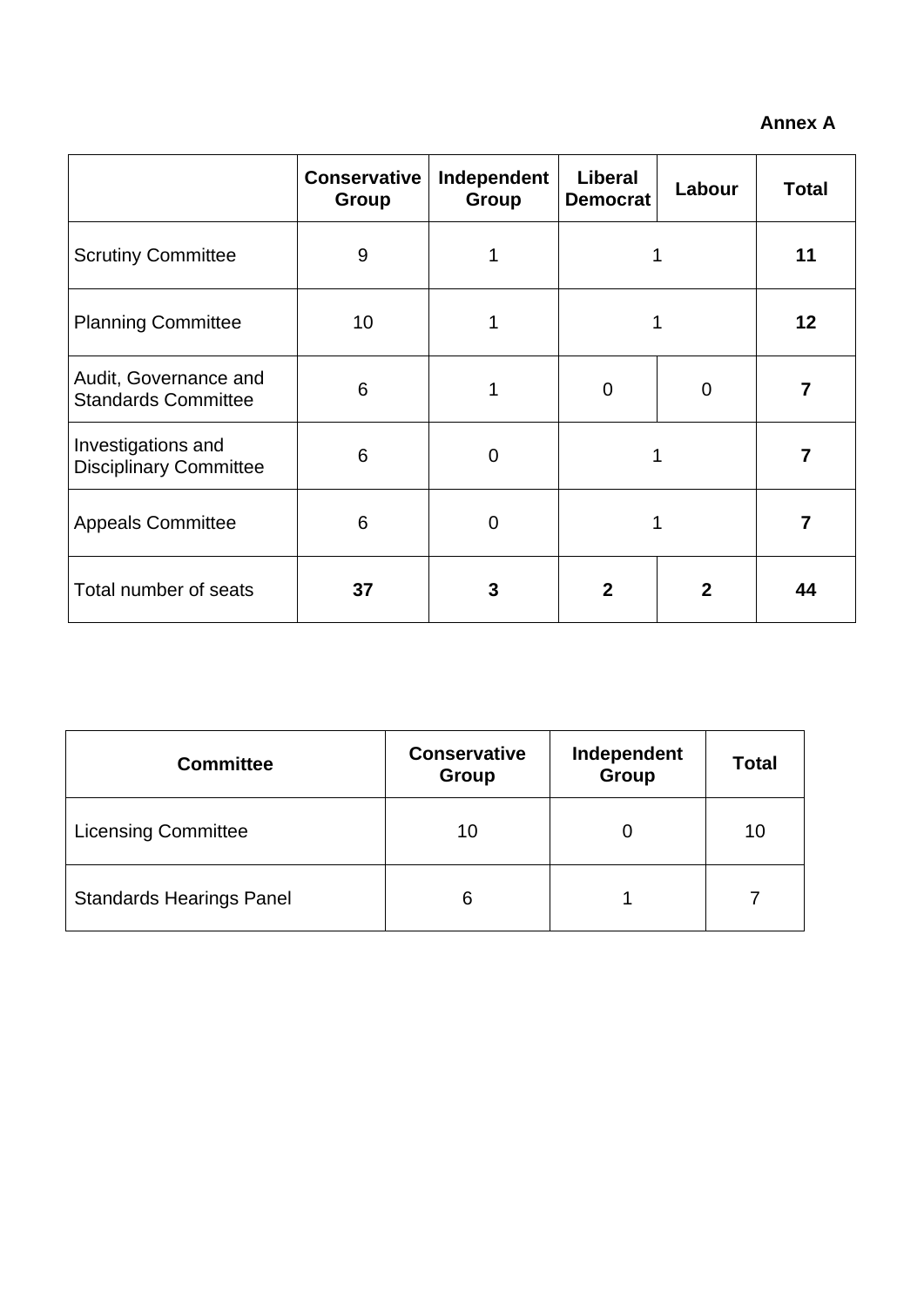#### **Annex B**

### **Scrutiny Committee (11)**

| Conservative Group (9)         | Independent Group (1)     | Liberal Democrat/Labour (1) |
|--------------------------------|---------------------------|-----------------------------|
| <b>Councillor P Bardon</b>     | <b>Councillor P Atkin</b> | <b>Councillor G Ramsden</b> |
| <b>Councillor K G Hardisty</b> |                           | (Labour)                    |
| <b>Councillor R Hudson</b>     |                           |                             |
| Councillor P A James           |                           |                             |
| <b>Councillor R Kirk</b>       |                           |                             |
| Councillor N A Knapton         |                           |                             |
| <b>Councillor J Noone</b>      |                           |                             |
| <b>Councillor A Wake</b>       |                           |                             |
| <b>Councillor D Watkins</b>    |                           |                             |

# **Planning Committee (12)**

| Conservative Group (10)           | Independent Group (1)        | Liberal Democrat/Labour (1)   |
|-----------------------------------|------------------------------|-------------------------------|
| <b>Councillor P Bardon</b>        | <b>Councillor A Robinson</b> | <b>Councillor B Griffiths</b> |
| Councillor M A Barningham         |                              | (Liberal Democrat)            |
| <b>Councillor D B Elders</b>      |                              |                               |
| <b>Councillor Mrs B S Fortune</b> |                              |                               |
| <b>Councillor K G Hardisty</b>    |                              |                               |
| <b>Councillor N Noone</b>         |                              |                               |
| <b>Councillor B Phillips</b>      |                              |                               |
| <b>Councillor M Taylor</b>        |                              |                               |
| <b>Councillor A Wake</b>          |                              |                               |
| <b>Councillor D A Webster</b>     |                              |                               |

## **Audit, Governance and Standards Committee (7)**

| Conservative Group (6)            | Independent Group (1)     |
|-----------------------------------|---------------------------|
| Councillor P Bardon               | <b>Councillor P Atkin</b> |
| <b>Councillor D B Elders</b>      |                           |
| <b>Councillor Mrs B S Fortune</b> |                           |
| <b>Councillor K G Hardisty</b>    |                           |
| <b>Councillor R Hudson</b>        |                           |
| Councillor N A Knapton            |                           |

## **Investigations and Disciplinary Committee (7)**

| Conservative Group (6)          | Liberal Democrat/Labour (1)   |
|---------------------------------|-------------------------------|
| Councillor P Bardon             | <b>Councillor B Griffiths</b> |
| Councillor M A Barningham       | (Liberal Democrat)            |
| <b>Councillor C Dickinson</b>   |                               |
| Councillor K G Hardisty         |                               |
| Councillor J Noone              |                               |
| <b>Councillor P R Wilkinson</b> |                               |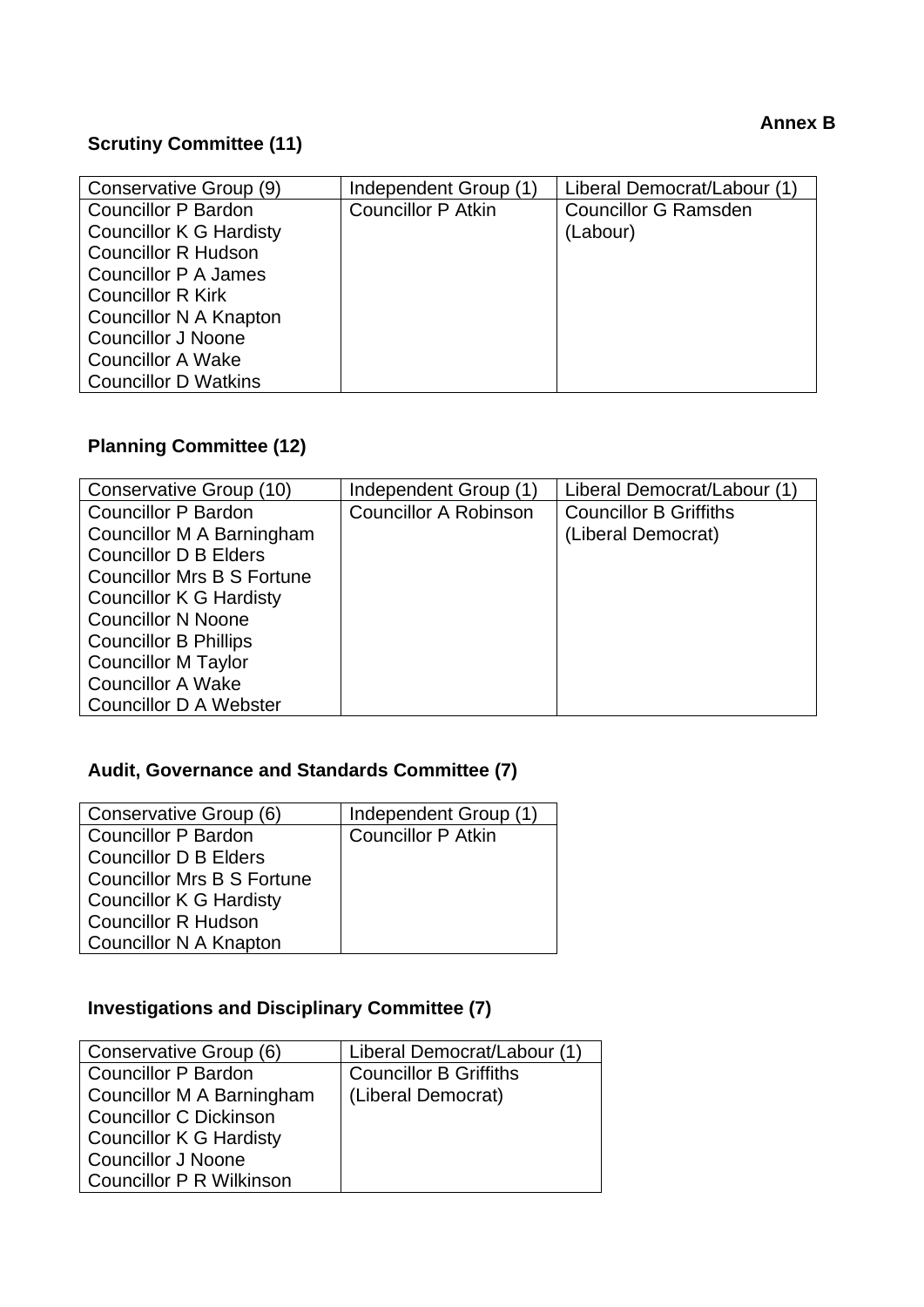#### **Appeals Committee (7)**

| Conservative Group (6)       | Liberal Democrat/Labour (1) |
|------------------------------|-----------------------------|
| Councillor G W Dadd          | <b>Councillor G Ramsden</b> |
| <b>Councillor D B Elders</b> | (Labour)                    |
| Councillor D Hugill          |                             |
| Councillor N A Knapton       |                             |
| <b>Councillor B Phillips</b> |                             |
| <b>Councillor S Watson</b>   |                             |

#### **Licensing Committee (10)\* (political proportionality does not apply)**

Conservative Group (10) Councillor P Bardon Councillor M A Barningham Councillor C Dickinson Councillor D B Elders Councillor K G Hardisty Councillor R Kirk Councillor N A Knapton Councillor J Noone Councillor B Phillips Councillor D Watkins

\*The Licensing and Appeals Hearings Panel comprises the Chairman of the Licensing Committee plus two other Members selected on a rota basis.

#### **Standards Hearings Panel Pool (7)\***

| Conservative Group (6)            | Independent Group (1)     |
|-----------------------------------|---------------------------|
| <b>Councillor P Bardon</b>        | <b>Councillor P Atkin</b> |
| <b>Councillor D B Elders</b>      |                           |
| <b>Councillor Mrs B S Fortune</b> |                           |
| <b>Councillor K G Hardisty</b>    |                           |
| <b>Councillor R Hudson</b>        |                           |
| Councillor N A Knapton            |                           |

**\***The Standards Hearings Panel comprises three Elected Members (two from the Conservative Group and one from the Independent Group), one Independent Person and one Parish Council representative, selected on a rota basis.